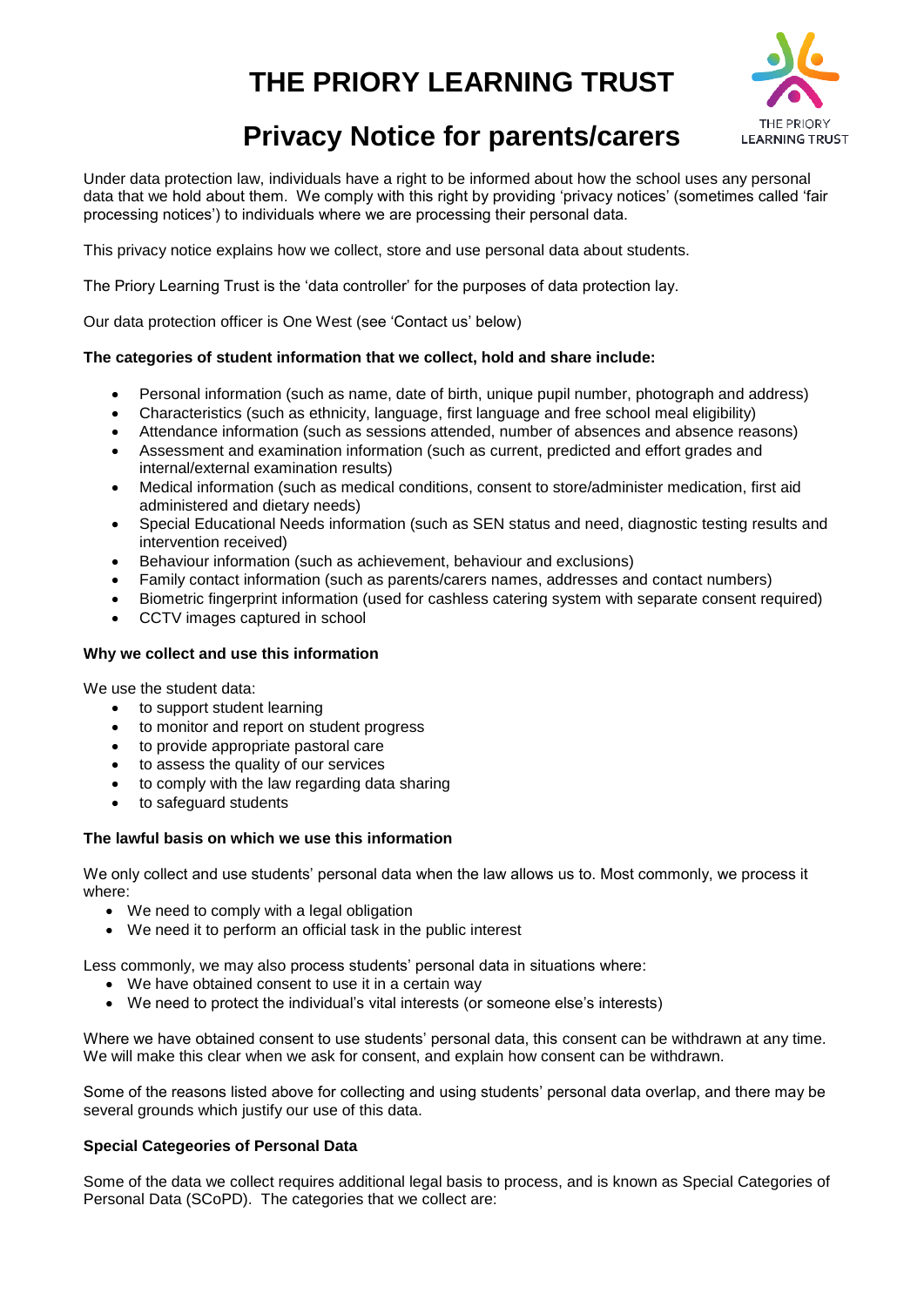- Racial or ethnic origin
- Biometric data for the purpose of uniquely identifying a natural person
- Data concerning health

There are additional legal bases for processing these special categories of personal data and these are laid out in our Data Protection Policy.

## **Collecting student information**

Whilst the majority of student information you provide to us is mandatory, some of it is provided to us on a voluntary basis. In order to comply with the General Data Protection Regulation, we will inform you whether you are required to provide certain student information to us or if you have a choice in this.

## **Storing student data**

We hold student data while they are on roll. We may also keep it beyond their time on roll if this is necessary in order to comply with our legal obligations. Our Records Management Policy sets out how long we keep information about students.

#### **Who we share student information with**

We routinely share student information with:

- schools that the students attend after leaving us
- our local authority
- the Department for Education (DfE)
- Examining bodies
- Education service providers to enable them to provide the service we have contracted them for (such as academic websites for study purposes. Full details contained within our Data Protection Policy)

#### **Why we share student information**

We do not share information about our students with anyone without consent unless the law and our policies allow us to do so.

We share students' data with the Department for Education (DfE) on a statutory basis. This data sharing underpins school funding and educational attainment policy and monitoring.

We are required to share information about our students with the (DfE) under regulation 5 of The Education (Information About Individual Pupils) (England) Regulations 2013.

## **Data collection requirements:**

To find out more about the data collection requirements placed on us by the Department for Education (for example; via the school census) go to [https://www.gov.uk/education/data-collection-and-censuses-for](https://www.gov.uk/education/data-collection-and-censuses-for-schools)[schools.](https://www.gov.uk/education/data-collection-and-censuses-for-schools)

## **Youth support services - Students aged 13+**

Once our students reach the age of 13, we also pass student information to our local authority and / or provider of youth support services as they have responsibilities in relation to the education or training of 13-19 year olds under section 507B of the Education Act 1996.

This enables them to provide services as follows:

- youth support services
- careers advisers

A parent or guardian can request that **only** their child's name, address and date of birth is passed to their local authority or provider of youth support services by informing us. This right is transferred to the child / student once he/she reaches the age 16.

## **Youth support services - Students aged 16+**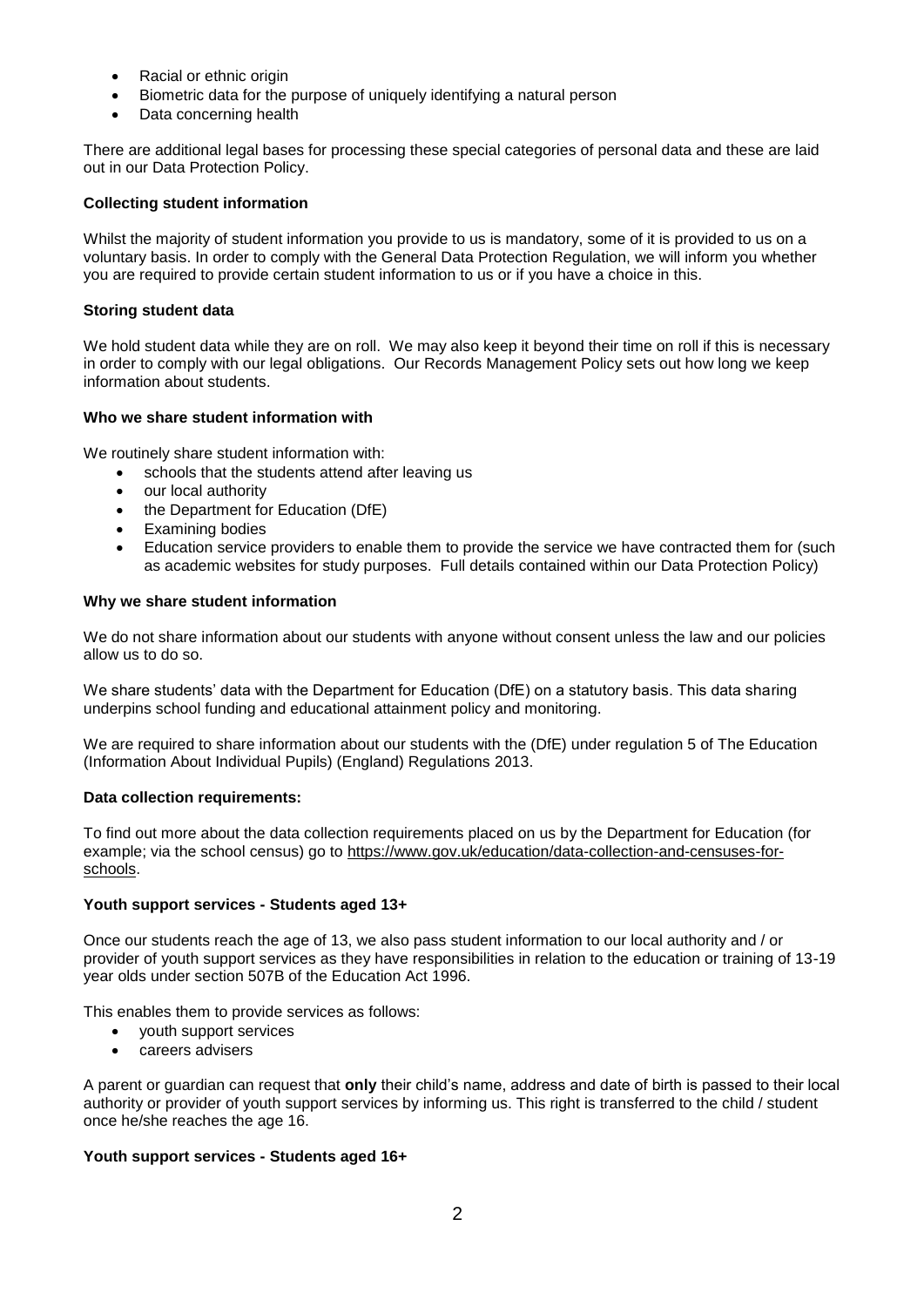We will also share certain information about students aged 16+ with our local authority and / or provider of youth support services as they have responsibilities in relation to the education or training of 13-19 year olds under section 507B of the Education Act 1996.

This enables them to provide services as follows:

- post-16 education and training providers
- youth support services
- careers advisers

For more information about services for young people, please visit our local authority website.

## **The National Pupil Database (NPD)**

The NPD is owned and managed by the Department for Education and contains information about students in schools in England. It provides invaluable evidence on educational performance to inform independent research, as well as studies commissioned by the Department. It is held in electronic format for statistical purposes. This information is securely collected from a range of sources including schools, local authorities and awarding bodies.

We are required by law, to provide information about our students to the DfE as part of statutory data collections such as the school census and early years' census. Some of this information is then stored in the NPD. The law that allows this is the Education (Information About Individual Pupils) (England) Regulations 2013.

To find out more about the NPD, go to [https://www.gov.uk/government/publications/national-pupil-database](https://www.gov.uk/government/publications/national-pupil-database-user-guide-and-supporting-information)[user-guide-and-supporting-information.](https://www.gov.uk/government/publications/national-pupil-database-user-guide-and-supporting-information)

The department may share information about our students from the NPD with third parties who promote the education or well-being of children in England by:

- conducting research or analysis
- producing statistics
- providing information, advice or guidance

The Department has robust processes in place to ensure the confidentiality of our data is maintained and there are stringent controls in place regarding access and use of the data. Decisions on whether DfE releases data to third parties are subject to a strict approval process and based on a detailed assessment of:

- who is requesting the data
- the purpose for which it is required
- the level and sensitivity of data requested: and
- the arrangements in place to store and handle the data

To be granted access to student information, organisations must comply with strict terms and conditions covering the confidentiality and handling of the data, security arrangements and retention and use of the data. For more information about the department's data sharing process, please visit: [https://www.gov.uk/data](https://www.gov.uk/data-protection-how-we-collect-and-share-research-data)[protection-how-we-collect-and-share-research-data](https://www.gov.uk/data-protection-how-we-collect-and-share-research-data)

For information about which organisations the department has provided student information, (and for which project), please visit the following website: [https://www.gov.uk/government/publications/national-pupil](https://www.gov.uk/government/publications/national-pupil-database-requests-received)[database-requests-received](https://www.gov.uk/government/publications/national-pupil-database-requests-received)

To contact DfE:<https://www.gov.uk/contact-dfe>

## **Transferring data internationally**

Where we transfer personal data to a country or territory outside the United Kingdom, we will do so in accordance with data protection law.

## **Requesting access to your personal data**

Under data protection legislation, parents/carers and students have the right to request access to information about them that we hold. To make a request for your personal information, or be given access to your child's educational record, contact our Data Protection Officer, One West. E-mail [One West@bathnes.gov.uk](mailto:i-West@bathnes.gov.uk)